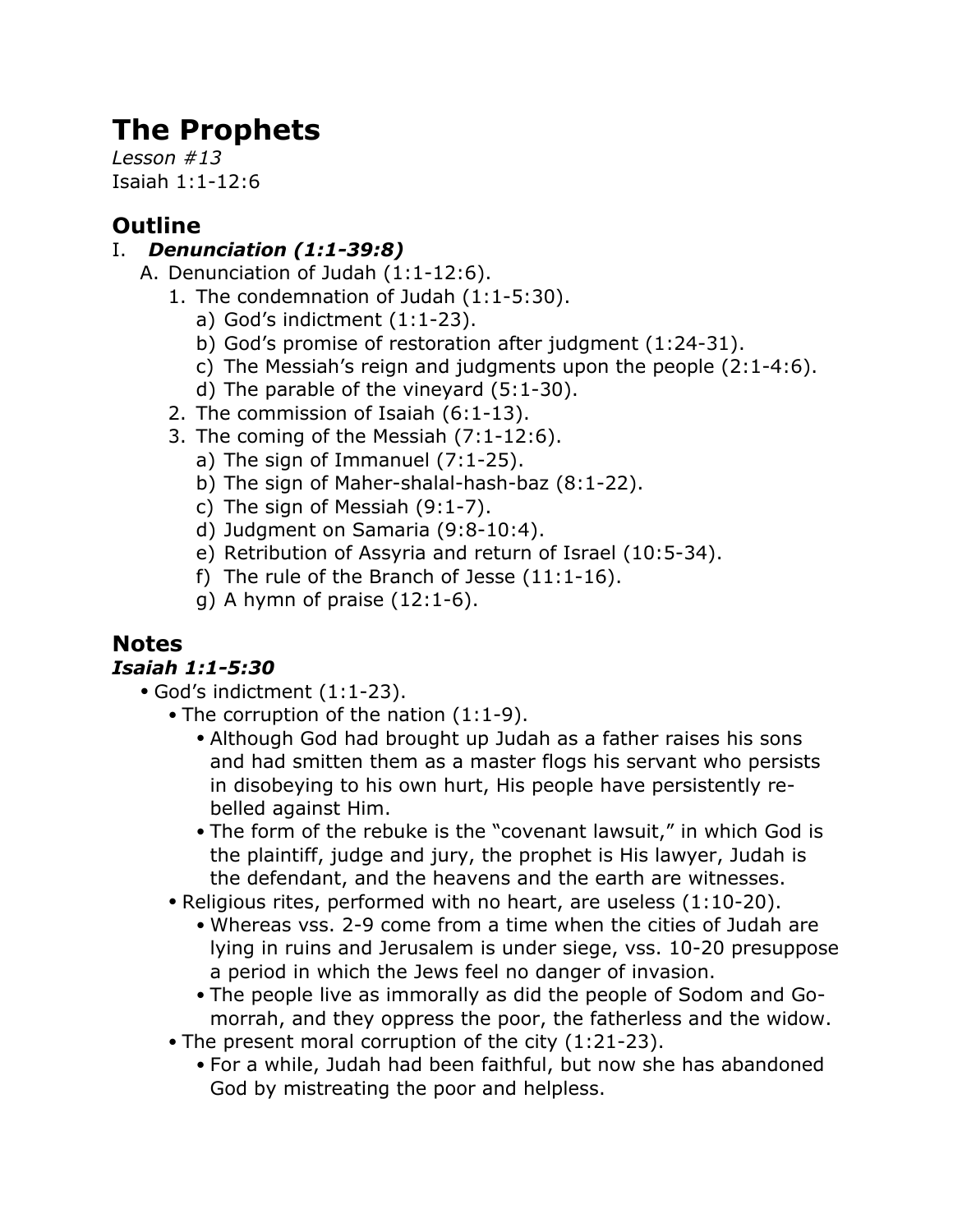- God cannot be silent and let his beloved "wife" destroy herself by such ungodly behavior.
- God's promise of restoration after judgment (1:24-31).
	- The Jews had become a burden to the Lord by pretending to be faithful with their many sacrifices, feasts and prayers, while mistreating their fellowmen in daily life.
	- So the Lord announces that He will ease Himself of this burden by punishing His people.
- The Messiah's reign and judgments upon the people (2:1-4:6).
	- The exaltation of God's people (2:1-4).
		- From the dark picture of Zion as a forsaken shed in the midst of desolation and as an unfaithful wife, the prophet turns to the future and sees Zion glorified above all cities and nations.
		- The word "Zion" came to be used in prophecy to refer to the spiritual Zion to come, that is, the dwelling place of God among His redeemed people where they find security and peace.
	- The condition of God's people in the present time (2:5-8).
		- As if smitten by the hard fist of reality, the prophet looks from the ideal of Israel's future glory to the corruption of his days.
		- The accumulation of material wealth and power had led the Jews to forget their dependence on God.
	- A humbling of the people (2:9-11).
		- The sins leading to the aforementioned conditions would bring judgment upon all.
		- Because of their idolatry, their pride and arrogance, their accumulation of wealth and the consequent removal of God from their thoughts, the people must be brought low; the nation must be debased.
	- The day of the Lord in which God will be exalted (2:12-17).
		- The day of judgment will be a day chosen by the Lord; the execution of God's wrath upon the wicked and the deliverance of the righteous.
		- The prophet enumerates four pairs of the high things that will be brought low when the day of the Lord shall fall.
	- The destruction of Judah's idols (2:18-22).
		- All that man has looked to and prized as mighty and lofty, together with his own pride and haughtiness, will be abased.
		- When God shakes the earth, the people will cast even their most expensive idols to the moles and the bats which hide in burrows beneath the ground or in caves.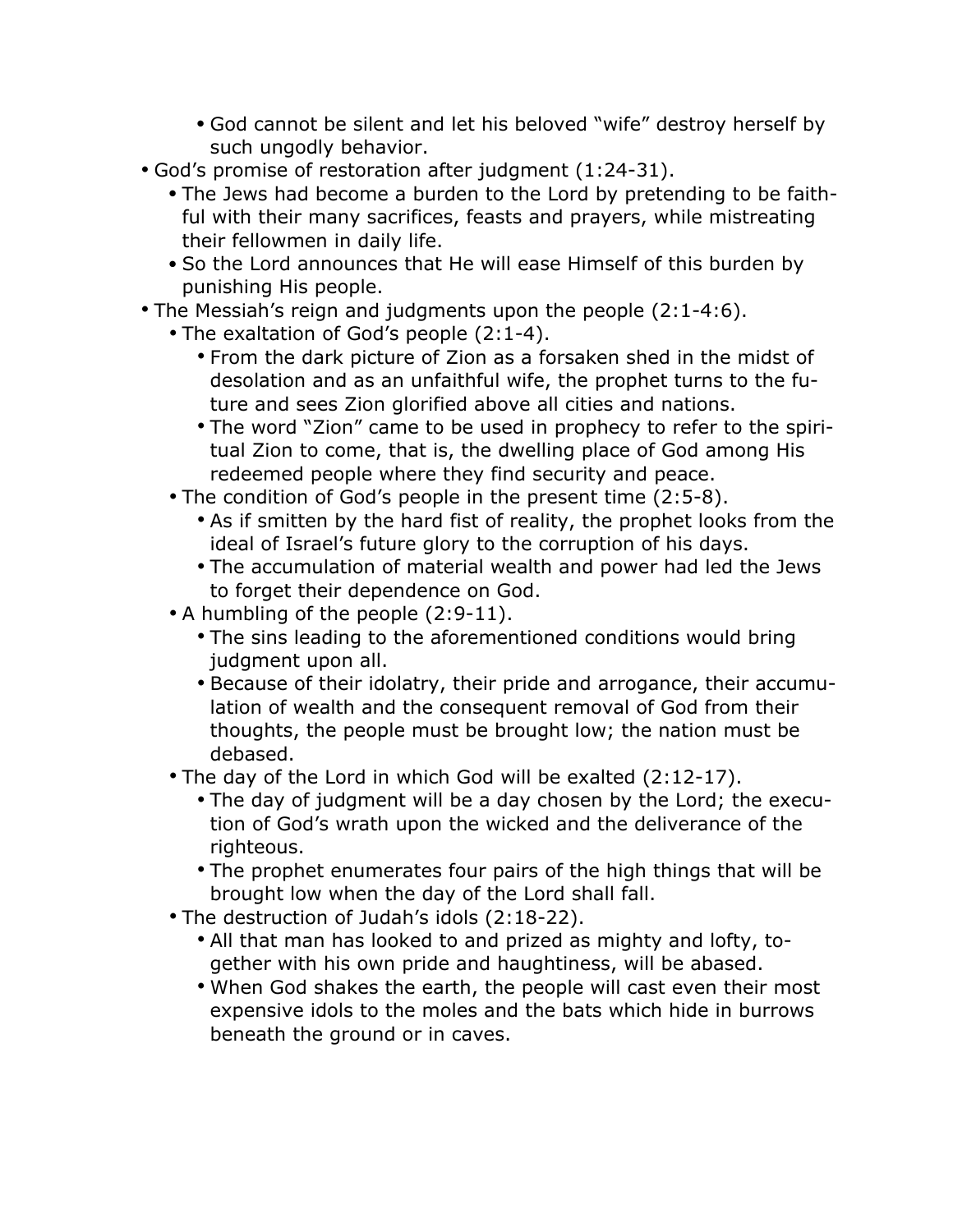- Removal of the proud leaders of Judah (3:1-15).
	- The prophetic message moves from a threat that God is about to punish the people of Judah to a warning that He is about to punish the leaders.
	- The Lord does not place man's treatment of his fellows in a separate category of "social behavior," as the leaders of Judah did, but considers it man's "religion" (cf. James 1:27; 1 John 3:17-18).
- The women of Judah delight in pride and luxury (3:16-4:1).
	- The consuming passion of the wealthy wives of Judah's leaders is to possess things that please them at the moment.
	- They have no concern for Judah's apostasy or for the oppression of the poor. This is a symptom of a much more serious disease - pride.
- The internal condition of the church when the Messiah reigns (4:2-6).
	- Isaiah 2-4 ends as it began, with an oracle of hope. Beyond the judgment that must come, Isaiah sees Jerusalem the redeemed, cleansed and purified.
	- Isaiah seeks to establish that beyond God's punishment is a restoration of the penitent faithful who will not fall away when judgment comes.
- The parable of the vineyard (5:1-30).
	- The song of the beloved and his vineyard (5:1-7).
		- Isaiah compares God's relationship to Judah with a husbandman's relationship to his vineyard.
		- Despite all that God did for His people, they were not grateful; they had their hearts set on getting all they could for themselves, no matter whom they hurt in the process.
	- Six woes and a threat of judgment (5:8-30).
		- Woe to greedy landowners (5:8-10).
		- Woe to heavy drinkers (5:11-17).
		- Woe to them who are enslaved to sin (5:18-19).
		- Woe to those who confuse moral distinctions (5:20).
		- Woe to the self-deceived (5:21).
		- Woe to the perverters of justice (5:22-23).
		- A terrifying judgment (5:24-30).

#### *Isaiah 6:1-13*

- Isaiah's vision of the Lord (6:1-5).
	- Isaiah's vision was a manifestation of the glory of God in human form, adapted to the capabilities of the finite creature.
	- The people of Judah were inclined to put complete confidence in earthly kings like Uzziah and Ahaz. But Isaiah realized that God is the only real King.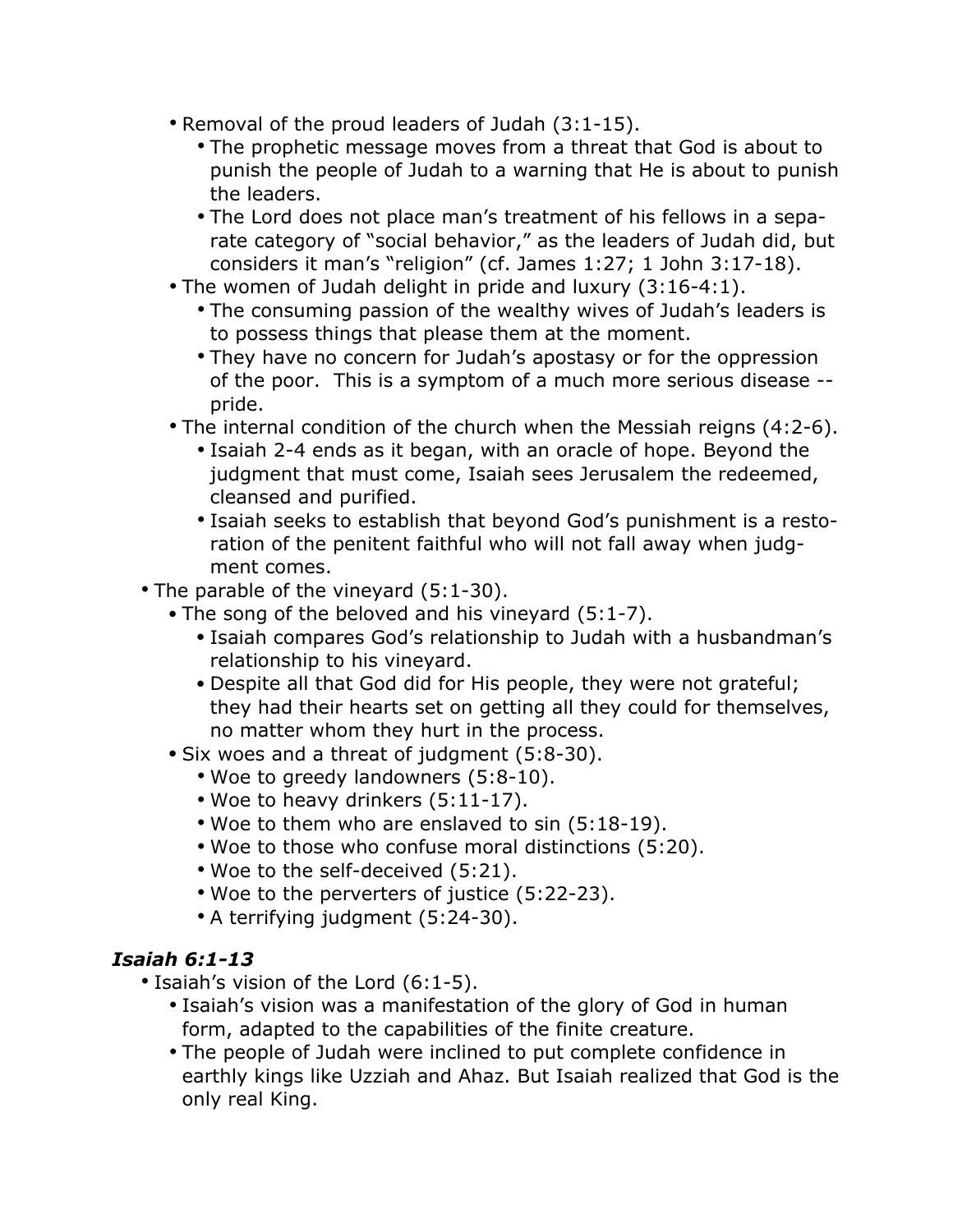- The consecration of the prophet (6:6-7).
	- It is not the hot coal or the seraph that forgives and abolishes sin; we have in the vision a symbolic picture of Isaiah's recognition and acknowledgment of his own sins and God's forgiveness of those sins.
	- The prophet was ready to respond to the Lord's need of someone whom He could send and through whom He could reveal in future visions and revelations the Servant of God.
- The prophet's commission from God (6:8-13).
	- Though the people will hear the prophet's words, in their frame of mind they will neither understand nor perceive the truth and application of his message.
	- Dark and bleak as the picture may be, the Lord allows a ray of light to break through the menacing storm clouds; there will be a remnant that will escape.

#### *Isaiah 7:1-12:6*

- The sign of Immanuel (7:1-25).
	- The Syria-Israel alliance (7:1-2).
		- When the faithless Judean king Ahaz became aware of the fact that Syria and Israel were allies, he was greatly agitated.
		- The power of Syria and Ephraim could not compare to the power of God. Perfect love and trust cast out fear, but Ahaz and the people had neither.
	- Confrontation between belief and unbelief (7:3-9).
		- The presence of a boy with this name should have sent a signal to the king concerning God's intention. It should have cause him to heed Isaiah's message.
		- The prophet's attitude stands in stark contrast to that of the king: Isaiah displayed courageous faith, whereas Ahaz was filled with terror.
	- The sign of Immanuel (7:10-17).
		- Ahaz did not want a sign because he did not want to believe; his mind was already made up.
		- The prophet announced an unusual birth of a special child who would be the sign to the house of David and of Israel.
		- Bringing into the world someone who is both God and man necessitates a special means of entrance. How this can be done is solved by a miraculous conception in the womb of a woman, in this case a virgin.
	- The devastation from Assyria (7:18-25).
		- Still attempting to dissuade Ahaz from sending to Assyria for help, Isaiah describes the terrible consequences of such a decision for Judah.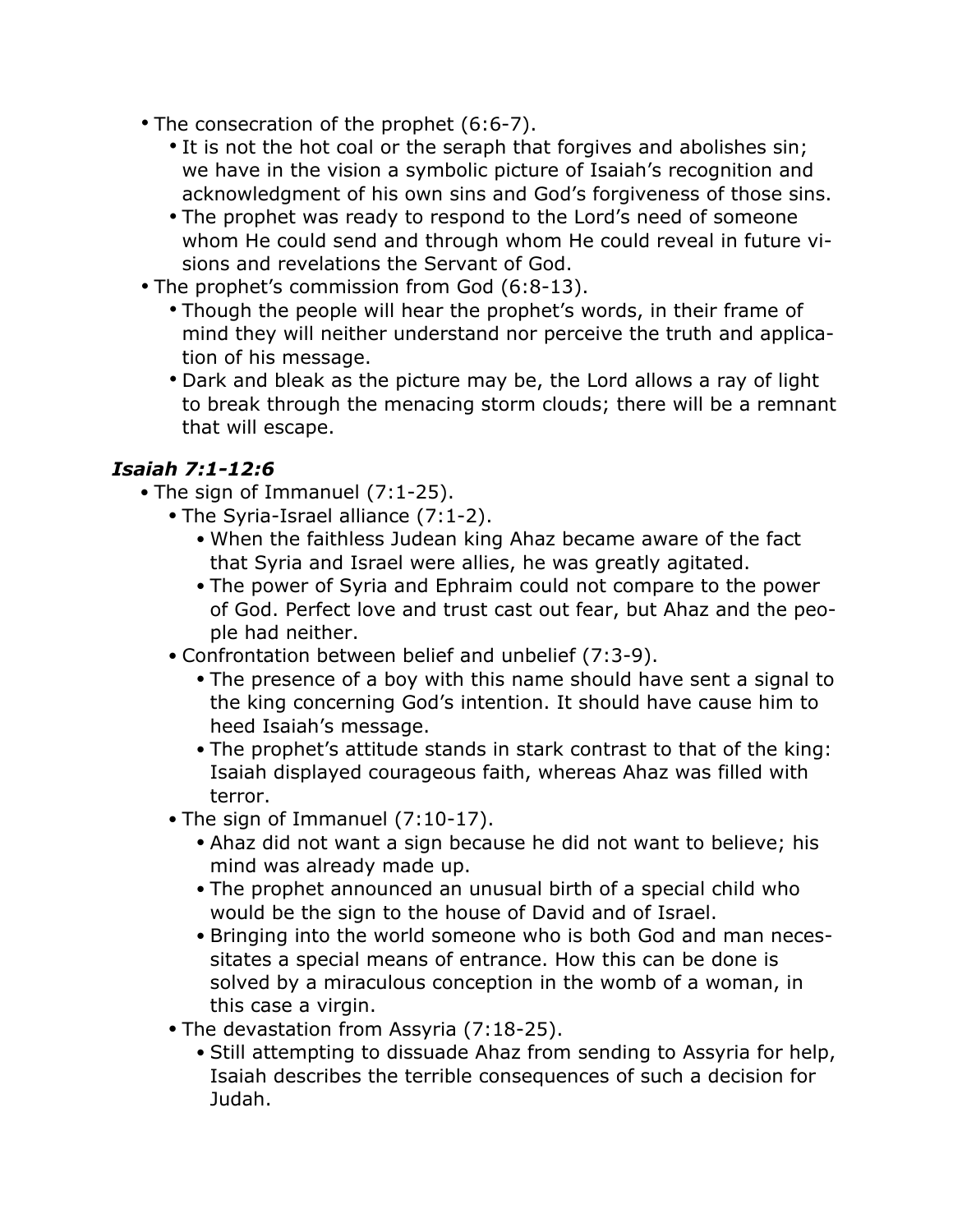- As a result of the Assyrian domination, the land which was once cultivated will be neglected.
- The sign of Maher-shalal-hash-baz (8:1-22).
	- The overthrow of Syria and Israel in the form of a symbolical name  $(8:1-4)$ .
		- The prophet tells the people of the Assyrian flood about to come upon them. He builds his hope of the remnant on the few faithful disciples gathered about him.
		- Isaiah earlier looked from the political house of David to the Immanuel to come; now he looks from the decadent nation to the few faithful individuals. In these, God will eventually accomplish His purpose.
	- Judah will also be punished for her trust in man (8:5-8).
		- There was no reason to rejoice or to relax, for Ahaz's effort to court the favor of Assyria would fail. Ahaz's move would only bring further misery.
		- The Lord is the one whom the people should fear and respect, for upon the land He will bring the king of Assyria and all the glory of his great army.
	- God shall be their fear (8:9-15).
		- Isaiah cries out with a taunting challenge to the heathen nations, the enemies of God's land and people.
		- An inevitable total destruction awaits the people who follow their own human delusions to the rejection of divine truth.
	- The testimony is bound up (8:16-18).
		- With his message rejected by the house of Jacob, the prophet will now wait for God, looking for Him to act in His own time.
		- The names were a sign and a wonder -- an assurance from God that He would act and produce wonder and awe in the eyes of the beholders when that which the names signified was fulfilled.
	- The law and the testimony (8:19-22).
		- Isaiah asks his disciples not to yield when unbelievers attempt to persuade the faithful to seek knowledge from those who have familiar spirits and from wizards.
		- Men shall find the truth, not among the dead, but within the law of God. They shall find it even in the hours of national calamity.
- The sign of Messiah (9:1-7).
	- Although gloom and anguish, distress and thick darkness would fill the land of Zebulun and Naphtali, these trials would eventually be done away with.
	- The real glory of the one to be born and His relationship to deity are revealed in the names by which He will be called. In the ancient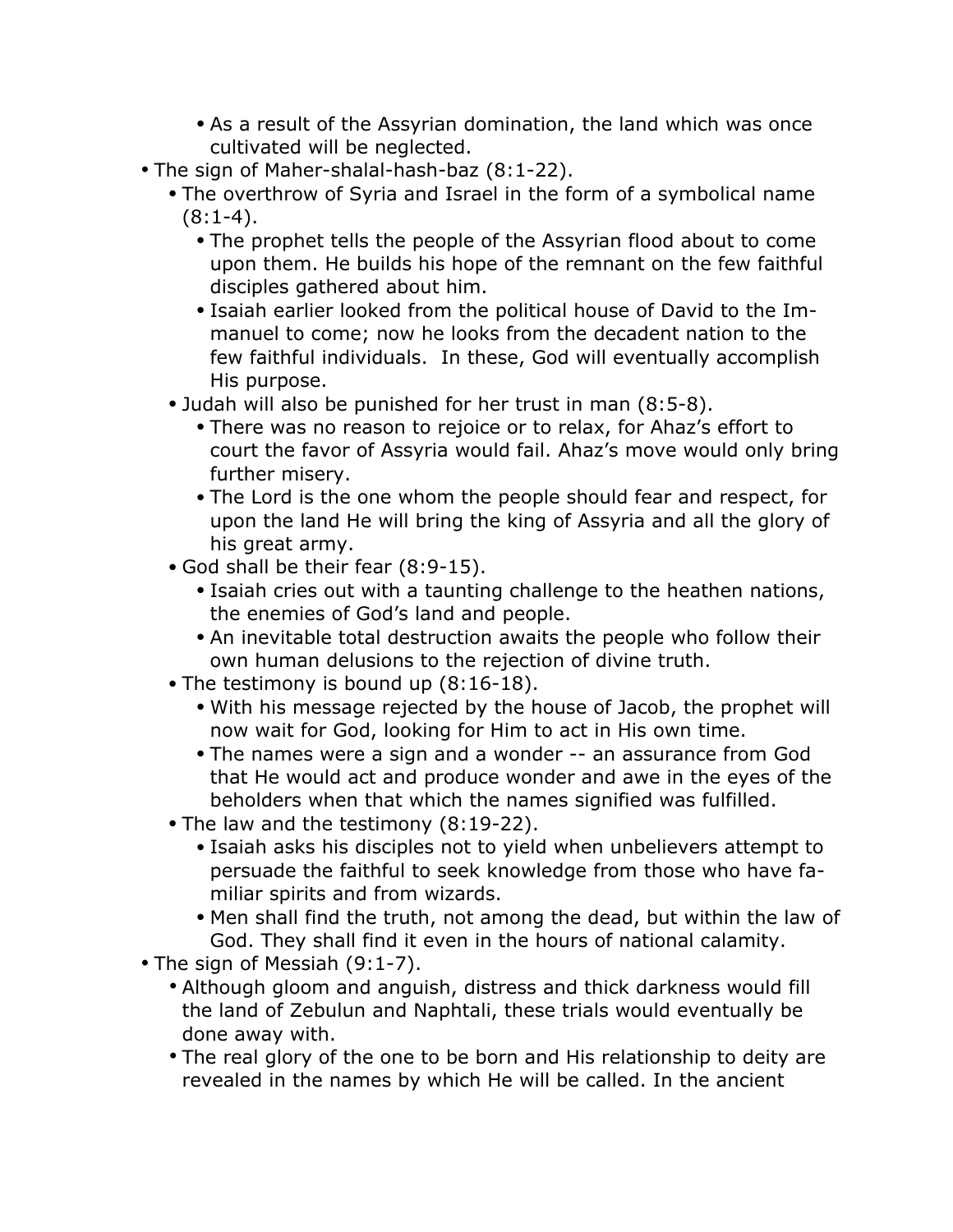world, one's name was viewed as a reflection of all that one was, including qualities of character.

- Jesus sat upon the throne of David and established His kingdom of peace, and upheld it with justice and righteousness. Gabriel, Matthew, Peter and Paul clearly declare that Christ fulfilled this prophecy.
- Judgment on Samaria (9:8-10:4).
	- An oracle against pride (9:8-12).
	- An oracle against impenitence (9:13-17).
	- An oracle against internal strife (9:18-21).
	- An oracle against injustice (10:1-4).
- Retribution of Assyria and return of Israel (10:5-34).
	- Assyria is an instrument in God's hand (10:5-15).
		- The Lord through Isaiah rebukes the Assyrians because they think their victories in the west are due to their own wisdom and power, and proudly boast of their accomplishments.
		- Yet, they are but an instrument of God and when the Lord has finished punishing His people, he will overthrow the Assyrians and restore the remnant.
	- The doom of the enemy under the figure of burned forest (10:16-19).
		- Disease and want will consume the fat of the well-fed army and nation, and a crackling fire will devour their glory as it does a forest.
		- Like a man who has become ill and weak, the nation will be brought to nought. The trees will become so few that a lad can walk among them and count them.
	- Only a righteous remnant will escape God's judgments (10:20-23).
		- This remnant will not lean upon a heathen nation as had Ahaz, who sent to the kings of Assyria to help him.
		- As a whole people Israel had fallen far away from God, and He would make a full end of them. But there would be a remnant of Israel to return.
	- Words of encouragement to the remnant (10:24-34).
		- Isaiah urges the people that dwell in Zion not to be afraid of the Assyrian; for though he will smite and afflict them as did Egypt, the affliction will not last forever.
		- God is able to strike down the most arrogant and mighty of earth, cutting them down to size, for they are as mortal as the most lowly.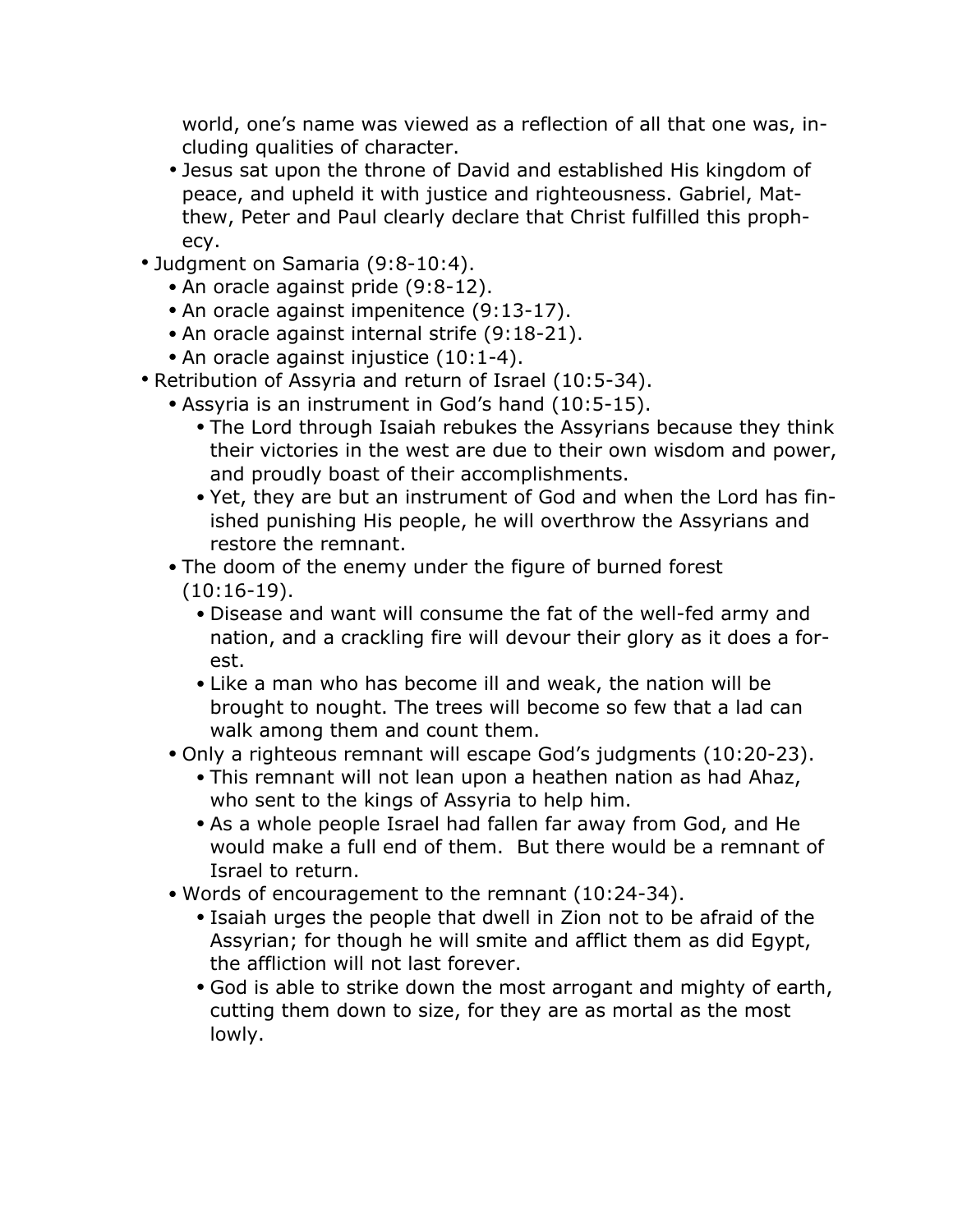- The rule of the Branch of Jesse (11:1-16).
	- The shoot will spring up  $(11:1-4)$ .
		- Isaiah now gives the people a fuller description of the descendant of David who had been promised to that king in 2 Samuel 7:11-16.
		- It will be the delight and joy of the Branch to render full and complete service in compliance with God's will and under His guidance.
	- The righteous reign of the Messiah will result in peace (11:5-9).
		- From a characterization of the King and His rule, Isaiah passes to a description of the character and subjects of His kingdom.
		- This description of peace and harmony drawn from the animal kingdom can no more be taken literally than can the description of a rod proceeding out of the mouth of Jesus.
		- Isaiah is speaking of the "animal" (carnal) nature of man as it is brought under subjection to the spirit and will of Christ (2 Corinthians 5:17).
	- The dispersed ones will be regathered (11:10-13).
		- In the day of the reigning Branch, God would set His hand a second time to recover the remnant from all parts of the earth. Under the gospel God has been doing this since Pentecost.
		- With the ensign set up as the rallying point of the nations, God will gather the outcasts of Israel and the dispersed of Judah from all quarters of earth.
	- The enemies of God will be conquered by the spread of God's kingdom (11:14-16).
		- The Philistines, former longtime enemies of Israel and Judah, will be entreated and persuaded to come along as the citizens of the kingdom.
		- The new order will be over all the earth, for the King's dominion will "be from sea even to sea, and from the river even to the ends of the earth" (Zechariah 9:10). For those carried away, there will be a way of return.
- A hymn of praise (12:1-6).
	- The people praise God for His salvation (12:1-4).
		- The blessing of the redeemed is that their sins have been forgiven; the light has appeared and now shines upon the people in darkness.
		- Joy and rejoicing should characterize God's people at all times, causing them to travel the heavenly highway with continuous singing and perpetual praise.